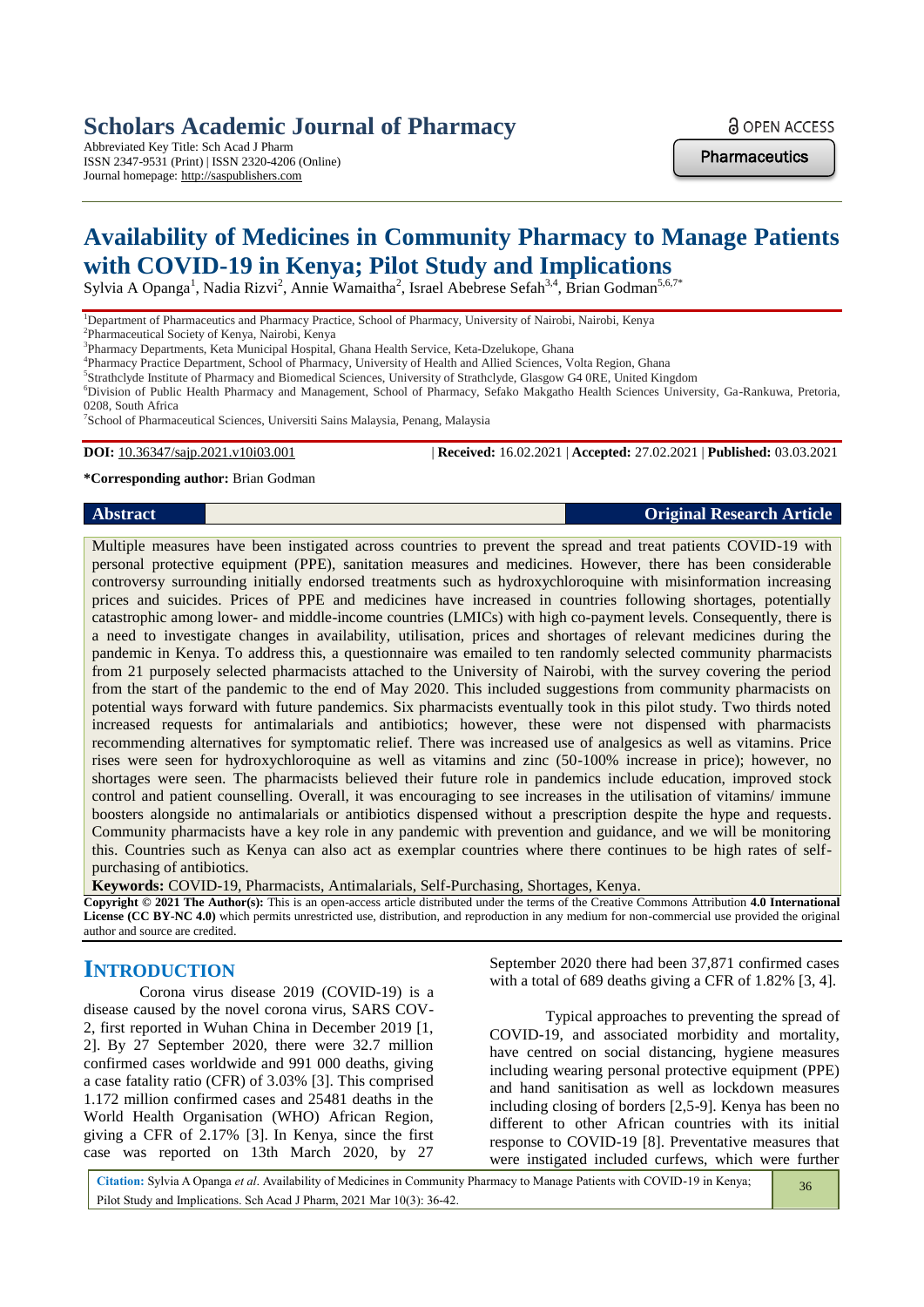extended for 30 days at the end of July 2020, combined with prohibiting the sale of alcoholic drinks and beverages in restaurants [8, 10]. Rates of testing individuals for COVID-19 also improved to help keep track of the virus, and further preventative measures were introduced where appropriate. By 27th July 2020, a total of 268,171 cumulative tests had been undertaken in Kenya [10].

There have also been considerable economic consequences for Kenya and other African countries as a result of the pandemic and the subsequent preventative measures that were introduced to help prevent the spread of the virus, with assistance from the World Bank and others to help out [8]. This is important with potentially catastrophic consequences for families when members become ill in Kenya as a result of out-of-pocket expenditures, although there are moves towards universal healthcare in Kenya to help meet Sustainable Development Goals [11, 12].

There are also concerns across Africa including Kenya that preventative measures for infectious diseases such as malaria as well as vaccination programmes for haemophilus influenzae, measles, and rubella have been compromised by the pandemic and associated preventative measures, appreciably increasing current and future mortality rates [8, 13-15]. Social distancing measures as well as reduction in public transport and hospital clinics also adversely affect the management of patients with noncommunicable diseases (NCDs) [8, 16]. However, there is a major role across countries for community pharmacists to help address key issues regarding both infectious diseases and NCDs as well as help control the spread of COVID-19 [17]. Community pharmacists can help with vaccination programmes as more vaccines become available and they can provide advice for protection against COVID-19 and other infectious diseases including re-enforcing hygiene and social distancing messages [13, 18-21]. In addition, address concerns with medicine supply and usage for patients with chronic NCDs as a result of lockdown activities [8, 20, 22, 23]. This builds on their key role generally in ambulatory care across countries managing patients with respiratory tract infections (RTIs) as they are often the first healthcare professional patients visit with their illnesses enhanced by issues of affordability [24-27].

However, there are concerns with high rates of inappropriate self-purchasing of antibiotics across countries including African countries increasing antimicrobial resistance (AMR) rates [28-31] exacerbated by concerns with knowledge regarding antibiotics and AMR among community pharmacists [26, 32]. Encouragingly, inappropriate self-purchasing of antibiotics can be reduced though with trained pharmacists advising on alternative medicines without resorting to substantial fines which can be counterproductive especially in rural settings where

pharmacists may be the only healthcare professional available [24, 33-35]. We are aware though it can be difficult in practice to differentiate RTIs from COVID-19 among patients presenting with coughs and fever [36]. However, community pharmacists should encourage testing and referrals where they have concerns.

There is currently no recommended effective treatment for patients with COVID-19 apart from dexamethasone in hospitalised patients [2, 13, 37, 38]. Potential treatments including lopinavir/ritonavir and remdesivir have failed to live up to their early promise [39-41]. There was considerable hype surrounding hydroxychloroquine with or without antimicrobials despite concerns with trial designs, which resulted in shortages, price hikes and a number of suicides which have been exacerbated by endorsements from Governments and national agencies [8, 19, 42-45]. However, more recent studies have failed to show any clinical benefit from hydroxychloroquine, which has resulted in the WHO and the National Institute of Health (NIH) in the USA dropping the hydroxychloroquine arm from their studies [39,46]. Early premature recommendations are a concern not only because they raise false hope among physicians and patients but also, in the case of hydroxychloroquine and remdesivir, potentially expose patients to severe adverse drug reactions including potential cardiac sideeffects with hydroxychloroquine [45, 47, 48]. Inappropriate prescribing and dispensing of antimicrobials also enhance AMR rate, which is already a concern across Africa [25]. Alongside this, we are aware there are concerns with inappropriate use of medicinal plants to prevent and treat COVID-19 in view of their potential harm [49] as well as issues of medicine shortages across Africa enhanced by high importation rates leading to calls to increase local production [8].

As mentioned, pharmacists should play a major role in preventing and managing COVID-19, with Kenya no exception. This includes providing factual and reliable information on prevention and control strategies, ensuring a continuous supply of essential medicines, screening and referral of suspected cases, with a focus on prioritizing the care of vulnerable groups, alongside offering vaccinations when available [8,18,42]. We have seen the impact of misinformation on increasing sales of antimalarial medicines and antibiotics in a number of lower- and middle-income countries (LMICs) during the pandemic [19, 42,45]. Consequently, we wanted to assess the situation in Kenya especially given the catastrophic effect that illness can have on some families in Kenya; however, mindful of the fact that trained pharmacists can reduce inappropriate dispensing of antimicrobials in Kenya [11, 33]. Consequently, we sought to assess changes in utilisation, dispensing, prices, and shortages of medicines suggested to prevent and treat COVID-19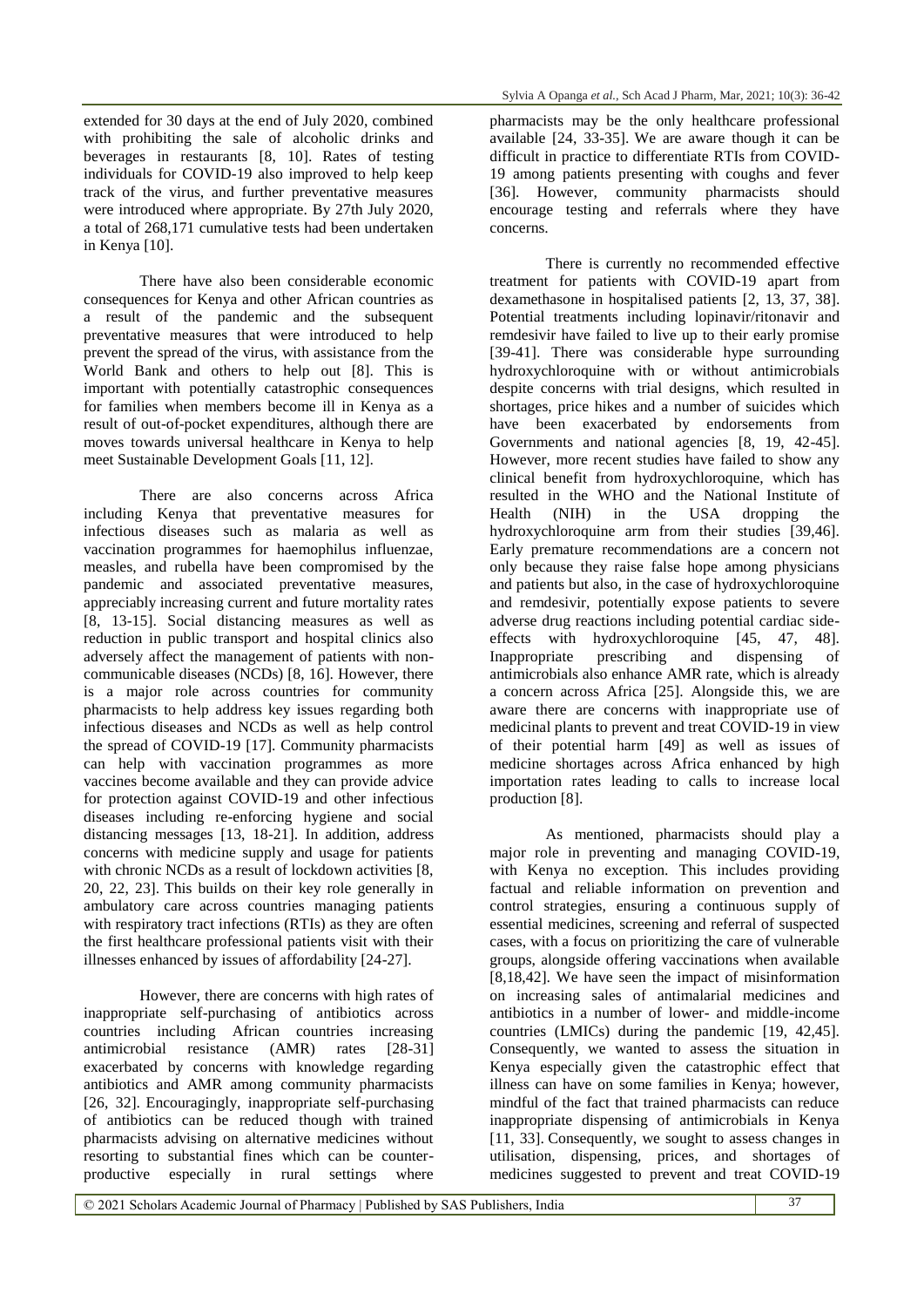since the start of the pandemic. This included hydroxychloroquine and antibiotics, with the findings used to provide future guidance.

## **METHODS**

A pre-designed questionnaire with open and closed ended questions was sent via email to ten pharmacists practicing in community pharmacists in Kenya, building on pilot studies undertaken in Ghana as well as among Asian countries [19, 42, 50]. Ten pharmacists were randomly sampled for this initial pilot study from a group of 21 community pharmacies superintended by pharmacists that are used as training sites for the University of Nairobi. They were followed up by the principal investigator (SAO) by telephone and email to complete the questionnaire to enhance response rates. The pharmacists were given a period of two weeks to respond.

The questionnaire covered the period from the start of the pandemic until the end of May 2020, and results compared with other African and Asian countries where there are opportunities for selfpurchasing of antimicrobials and family members becoming ill can have catastrophic consequences [4, 42, 50].

The medicines of interest were antimalarials, e.g., hydroxychloroquine, antibiotics, e.g., azithromycin, and analgesics. In addition, vitamins/ immune boosters and herbal medicines use were also assessed. Pharmacists could also comment on use and shortages in other areas including personal protective equipment (PPE) and hand sanitisers if wished, with shortages seen across countries [13, 19, 42, 50]. Pharmacists were also asked to comment on substandard or falsified medications given concerns especially with hydroxychloroquine across countries following increased demand [8, 44].

The collected data was entered onto an excel sheet and analysed descriptively including potential ways forward. Data were typically collated into themes which required open ended questions including suggestions for the future. These answers were enhanced by the considerable experiences of the coauthors across Africa and other LMICs to provide future direction.

Ethical approval was not sought for this study as no patients were involved, with all pharmacists given the opportunity to refuse to participate. This is similar to previous studies undertaken by the co-authors in this and related areas [19, 42, 50-52].

### **RESULTS**

## **3.1 Demographics**

Only six pharmacists responded out of ten approached giving a response rate of 60% for this pilot study. Two were male and four were female, aged between 20 and 50 years (median age 32 years). Their community pharmacy work experience ranged from 2 to 15 years, with four practicing in Nairobi whilst two practiced in Mombasa city. These areas were chosen as they are currently the two most affected regions with COVID-19.

#### **3.2 Changes in availability and utilisation of selected medicines**

Four out of six respondents reported that there was an increase in the demand for chloroquine and hydroxychloroquine with initially the Kenyan guidelines recommending hydroxychloroquine with other medicines although acknowledging the evidence was weak. However, these antimalarials were not dispensed as they were not accompanied by a prescription.

One pharmacist reported that there was a decrease in the sale or demand for antimalarials while another reported no change. Two pharmacists noted an increase in the demand for antibiotics without a prescription and two others noted an increase specifically for azithromycin. However, no antibiotics were sold without a prescription in any of the four pharmacies. Instead, patients were educated and given different over the counter medications for the relief of their symptoms. Two pharmacists noted no change in requests or utilisation of antibiotics.

Regarding analgesics, half of the pharmacists noted increased sales of paracetamol, with one reporting an increase in panic buying, and 50% reporting no change in the sale of analgesics. Five out of six respondents stated that they do not trade in herbal medicines so they could not report on any trends. However, the pharmacist who sells herbal medicines reported no difference in sales. All pharmacists reported an increase in the sale of vitamins C, D and Zinc. One pharmacist also voluntarily reported an increase in the sale of mouth washes.

#### **3.3 Price Changes**

Price changes were noted with hydroxychloroquine. Half of the pharmacists reported a 50-100% increase in the price of hydroxychloroquine over the study period. Multivitamins, particularly those containing Vitamin C, Vitamin D and Zinc, saw a 50- 100% increase in prices.

Half of the pharmacists reported up to a 20% increase in the price of paracetamol, particularly the brands that were imported from the United Kingdom. The one pharmacist who sold herbal medicine did not see any price changes.

#### **3.4 Drug Shortages**

No drug shortages were noted during the study period except for one pharmacist who noted a shortage of ibuprofen and paracetamol brands imported from the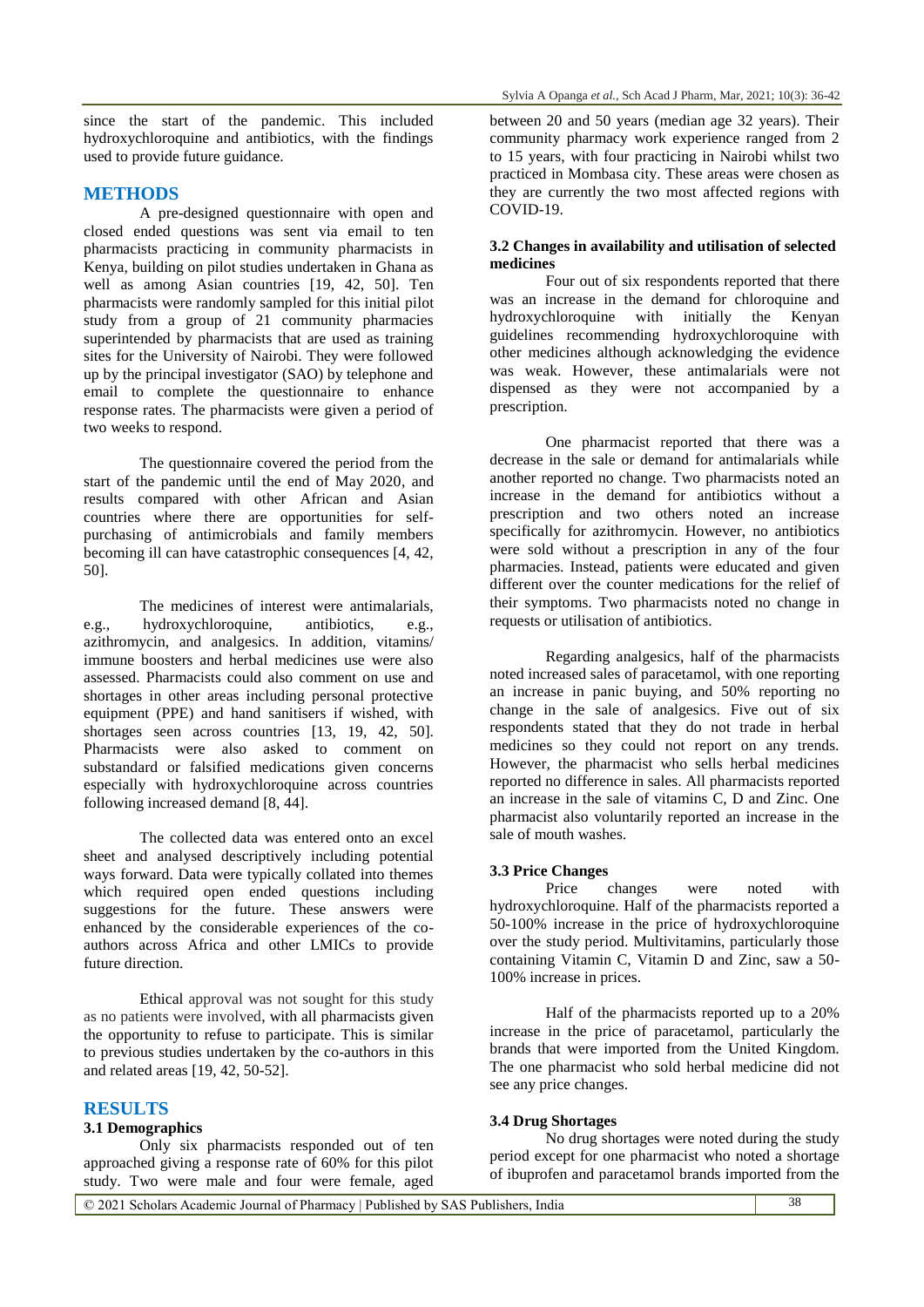UK. One pharmacist voluntarily noted there was a shortage of N95 face masks.

#### **3.5 Substandard/ Fake/ Spurious medication**

None of the pharmacists noted any substandard or falsified medications, which is encouraging. However, half of the respondents noted that they had detected substandard and falsified face masks.

#### **3.6 Roles of Community Pharmacists in Combating COVID-19**

The pharmacists also discussed possible roles to help with future pandemics and/ or reduce their impact. These are summarised in Table-1, which incorporate both short term and long-term roles.

| Table-1: Role of pharmacists in future pandemics |                                                                                                                              |
|--------------------------------------------------|------------------------------------------------------------------------------------------------------------------------------|
| <b>Timing</b>                                    | <b>Role/Activity</b>                                                                                                         |
| Short                                            | Actively undertake COVID-19 screening in pharmacies<br>$\bullet$                                                             |
| term                                             | Provide immunization services for preventable diseases<br>$\bullet$                                                          |
|                                                  | Educate patients on ways to prevent the spread of COVID-19 and other future viruses including putting up<br>$\bullet$        |
|                                                  | posters in pharmacies to guide patients                                                                                      |
|                                                  | Educate patients regarding procuring of suggested medicines such as hydroxychloroquine and chloroquine<br>$\bullet$          |
|                                                  | over the counter when requested and suggest alternative approaches where necessary – especially where                        |
|                                                  | there are concerns with self-purchasing of antimicrobials and their effectiveness/safety in reality. As part of              |
|                                                  | this, educate pharmacy staff on potential approaches - including proven medicines - to prevent and manage                    |
|                                                  | COVID-19                                                                                                                     |
|                                                  | Ensure where possible adequate stocking of relevant medicines to help prevent shortages<br>$\bullet$                         |
|                                                  | Undertake patient counselling – especially where concerns with COVID-19 and its implications<br>$\bullet$                    |
|                                                  | Instigate safety measures in the pharmacy to help keep staff and customers safe<br>$\bullet$                                 |
| Long                                             | Continue to be an important source for information about pandemics for patients and the public. This may<br>$\bullet$        |
| term                                             | require additional input in pharmacy schools and post qualification                                                          |
|                                                  | Continuing to demystify rumours regarding COVID-19 and other viruses through an evidenced-based<br>$\bullet$                 |
|                                                  | approach in communications with patients/ public – especially important with concerns with vaccines                          |
|                                                  | Clarifying the medication needed by patients and encouraging referrals where appropriate. This includes<br>$\bullet$         |
|                                                  | resisting the need to sell antimicrobials to patients on request unless suspect patients have a bacterial                    |
|                                                  | infection                                                                                                                    |
|                                                  | Reduce the fear of COVID-19/viruses among the public by encouraging hygienic practices and social<br>$\bullet$               |
|                                                  | distancing - starting in pharmacies and continuing in the streets, shops and at home                                         |
|                                                  | Offer patient counselling and education – especially surrounding the unintended consequences of any<br>$\bullet$             |
|                                                  | pandemic                                                                                                                     |
|                                                  | Maintain good stock keeping practices to prevent shortages<br>$\bullet$                                                      |
|                                                  | Enhance the provision of care for patients with chronic diseases not able to access healthcare facilities. This<br>$\bullet$ |
|                                                  | includes maintaining a good stock of medicines and encouraging adherence to prescribed medicines -                           |
|                                                  | which can be particularly problematic with patients with chronic NCDs                                                        |
|                                                  | Routine provision of vaccination services                                                                                    |

# **DISCUSSION**

We believe this is the first study in Kenya to assess the impact of the pandemic as well as misinformation regarding hydroxychloroquine on subsequent utilisation patterns, prices and shortages of pertinent medicines.

Encouragingly, whilst there was increased demand for antimalarials among the pharmacists in this pilot study in Kenya as a result of the pandemic, these were not dispensed. This contrasts with both Ghana and Nigeria where there was an appreciable increase in the utilisation of antimalarials, with 100% of pharmacists in the survey in Nigeria noting an increase in utilisation of at least 3-fold during the course of the pandemic [4]. There was increased utilisation of antimalarials in just under half of the pharmacists surveyed in Bangladesh during the pandemic [19]. However, this increase was more modest than seen in either Ghana or Nigeria.

Of concern were increased requests for antibiotics as a result of the pandemic. Encouragingly, these were not dispensed in the surveyed pharmacies in this pilot study, with patients educated and given over the counter medication for the relief of their symptoms, which is similar to the previous study in Kenya [33]. However, we are aware that this is not always the case in Kenya, especially among poorer communities [53].

Greater education generally of pharmacists may help to reduce inappropriate dispensing of antibiotics across LMICs given, as mentioned, concerns in their knowledge regarding AMR [26, 28, 32, 35]. This builds on suggested activities to improve future utilisation of antimicrobials outlined in Table-1.

Encouragingly as well, there were increases in the utilisation of analgesics during the study period, which is similar to a number of Asian countries [19, 42, 50]. However, there were concerns with panic buying of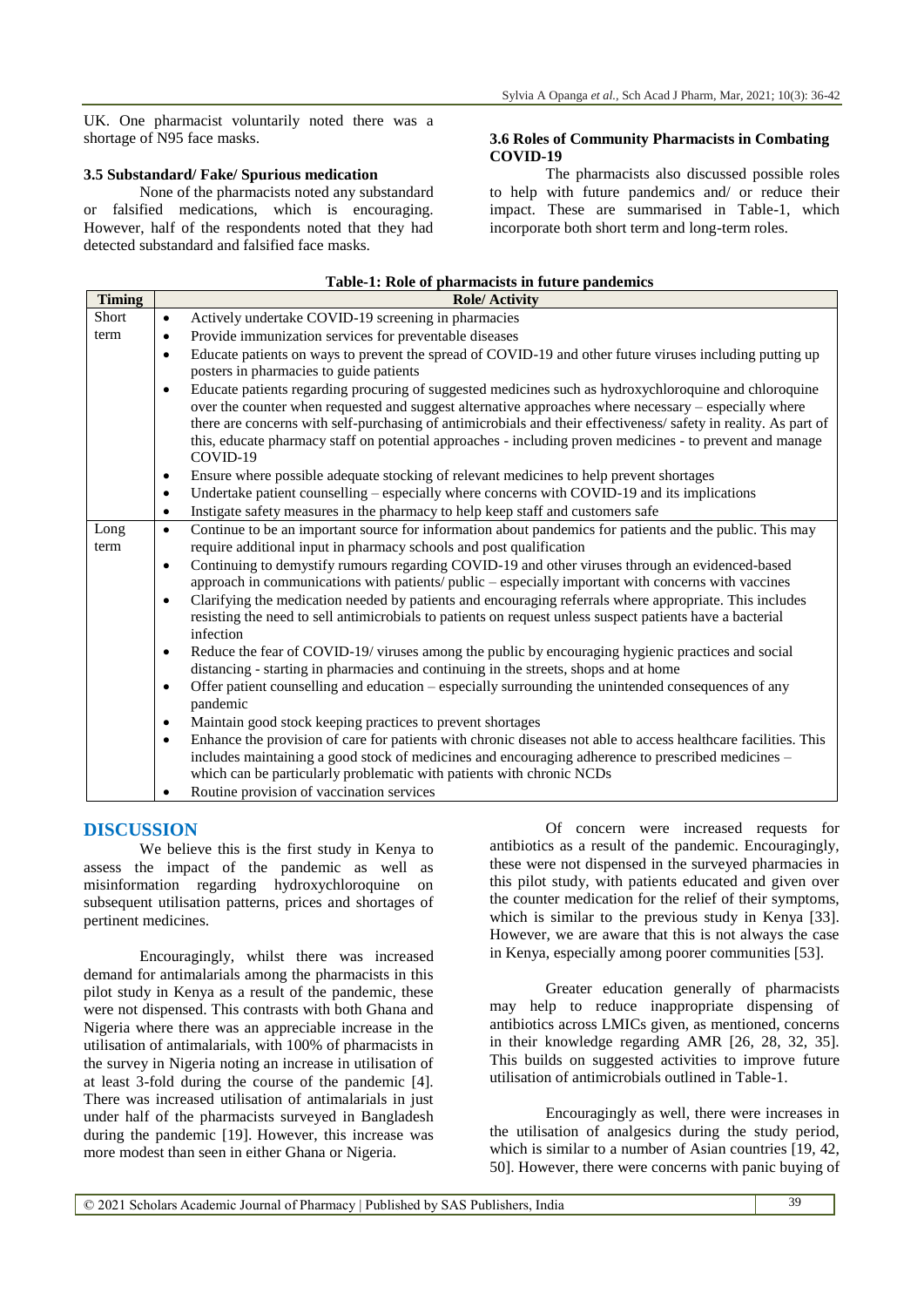paracetamol initially among some of the surveyed pharmacies in Kenya although this is now abating. This contrasts with Ghana and Nigeria where there was no appreciable increase in their use. It was also encouraging to see increases in the utilisation of vitamins/ immune boosters among the pharmacies in Kenya, mirroring the findings in other countries [4, 42, 50].

Of concern though were increases in the prices of antimalarials in Kenya during the study period, similar to Ghana and Bangladesh [4] however, different to India, Malaysia, Pakistan and Vietnam [50]. Encouragingly though, these price increases were not as great as those seen in Nigeria [4]. Price rises were also seen for analgesics as well as vitamins/ immune boosters, which were greater than those seen among a number of African and Asian countries [4, 42, 50]. This needs to be monitored given the financial implications for families as the pandemic continues. Countries such as India can provide direction in view of their regulations regarding potential price rises in the country [42].

Encouragingly identified activities among pharmacists to improve the future management of pandemics(Table-1) including greater roles in education dispelling some of the myths, future immunisation programmes and with the management of patients with NCDs. This is similar to suggestions from other African and Asian countries to help address some of the unintended consequences of the COVID-19 pandemic [4, 8, 50] and we will be monitoring this in the future. There are also suggestions for greater local production of medicines and other technologies among East African countries to help proactively address potential shortages as well as help reduce price hikes [8, 54] and again we will be monitoring this potential in the future.

We are aware that there are a number of limitations with this study including the selection process of the initial pharmacies, the limited number of pharmacists that took part in this pilot study, and the estimation of changes in utilisation and pricing patterns. However, we believe the findings are of interest and will help guide future activities of pharmacists in future pandemics in Kenya and wider.

# **CONCLUSION**

In conclusion, we did identify increases in utilisation and prices of pertinent medicines for COVID 19 in Kenya as part of this pandemic. A number of strategies have been identified to help address concerns including the unintended consequences of the pandemic, and we will be following these up in the future.

It was encouraging that there was no dispensing of antimicrobials without a prescription, and we will continue to monitor this given ongoing concerns in Kenya including rising rates of AMR.

#### **Competing Interests and Funding**

The authors declare that they have no competing interests. There was no funding for this study.

### **REFERENCES**

- 1. Wu Z, McGoogan JM. Characteristics of and important lessons from the coronavirus disease 2019 (COVID-19) outbreak in China: summary of a report of 72 314 cases from the Chinese Center for Disease Control and Prevention. Jama. 2020 Apr 7;323(13):1239-42.
- 2. Mittal A, Chauhan T, Chauhan K. A Review on Corona Virus (Sars-Cov-2). Sch Acad J Pharm. 2020; 9(12): 330-335.
- 3. WHO. Coronavirus disease (COVID-19) Situation Report. 27 September 2020. Available at URL: https://www.who.int/docs/defaultsource/coronaviruse/situation-reports/20200928 weekly-epi-update.pdf?sfvrsn=9e354665\_4.
- 4. Sefah IA, Ogunleye OO, Essah DO, Opanga S, Rizvi N, Wamaitha A, Guantai AN, Chikowe I, Khuluza F, Kibuule D, Nambahu L. Rapid assessment of the potential paucity and price increases for suggested medicines and protection equipment for COVID-19 across developing countries with a particular focus on Africa and the implications. Frontiers in Pharmacology. 2020 Nov 11.
- 5. Chu DK, Akl EA, Duda S, Solo K, Yaacoub S, Schünemann HJ, El-harakeh A, Bognanni A, Lotfi T, Loeb M, Hajizadeh A. Physical distancing, face masks, and eye protection to prevent person-toperson transmission of SARS-CoV-2 and COVID-19: a systematic review and meta-analysis. The Lancet. 2020 Jun 27;395(10242):1973-87.
- 6. Pradhan D, Biswasroy P, Ghosh G, Rath G. A review of current interventions for COVID-19 prevention. Archives of medical research. 2020 Apr 30.
- 7. WHO. COVID-19 Strategic Preparedness and Response Plan - OPERATIONAL PLANNING GUIDELINES TO SUPPORT COUNTRY PREPAREDNESS AND RESPONSE. 2020. Available at URL: https://www.who.int/docs/defaultsource/coronaviruse/covid-19-sprp-unctguidelines.pdf.
- 8. Ogunleye OO, Basu D, Mueller D, Sneddon J, Seaton RA, Yinka-Ogunleye AF, Wamboga J, Miljković N, Mwita JC, Rwegerera GM, Massele A. Response to the novel corona virus (COVID-19) pandemic across Africa: successes, challenges, and implications for the future. Frontiers in pharmacology. 2020 Sep 11;11:1205.
- 9. Reddy KP, Shebl FM, Foote JH, Harling G, Scott JA, Panella C, Fitzmaurice KP, Flanagan C, Hyle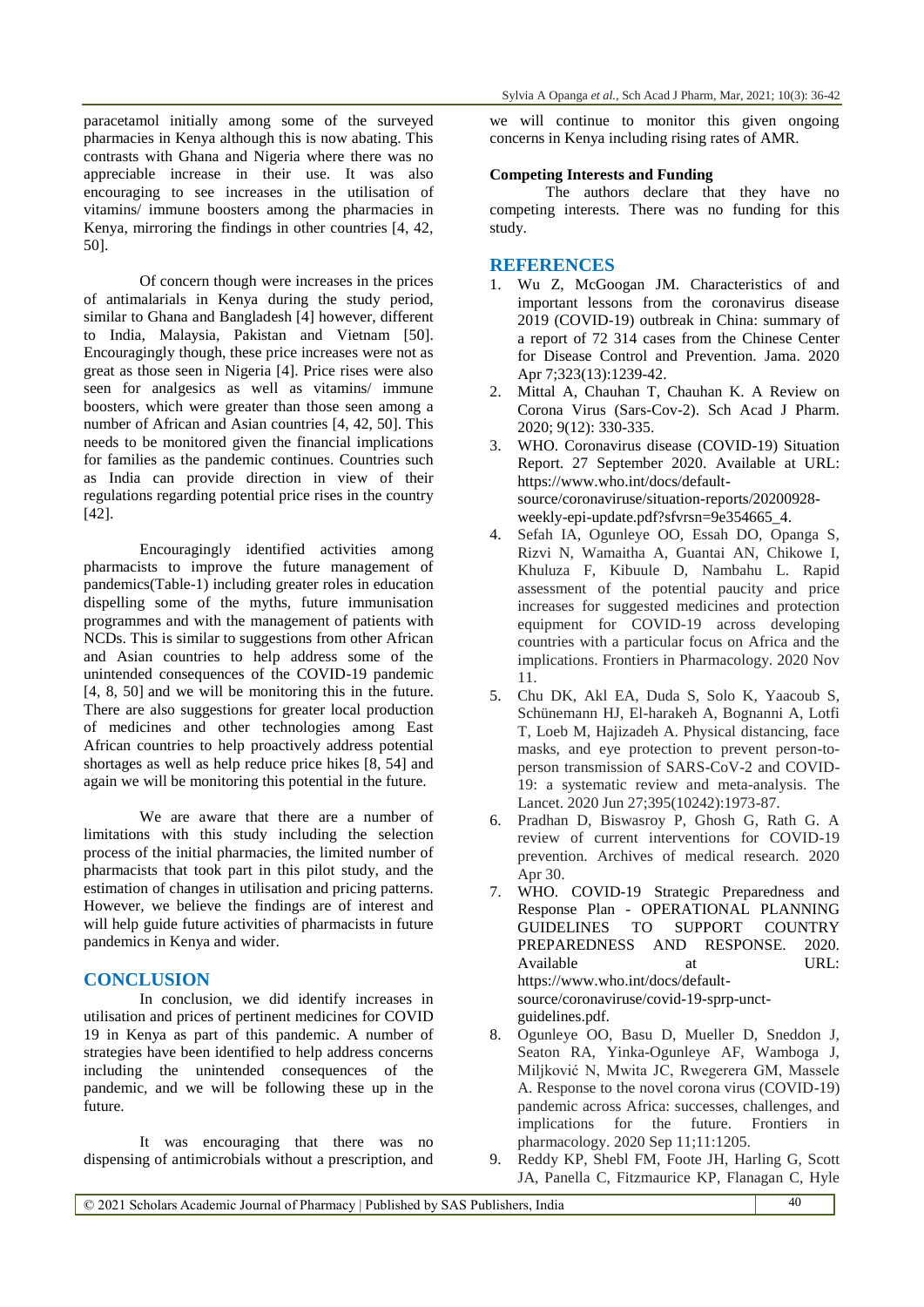EP, Neilan AM, Mohareb AM. Cost-effectiveness of public health strategies for COVID-19 epidemic control in South Africa: a microsimulation modelling study. The Lancet Global Health. 2020 Nov 11.

- 10. Ministry of Health Kenya. COVID-19 OUTBREAK IN KENYA DAILY SITUATION REPORT - 132. 2020. Available at URL: https://www.health.go.ke/wpcontent/uploads/2020/07/Kenya-COVID-19- SITREP-132-27-Jul-2020.pdf.
- 11. Salari P, Di Giorgio L, Ilinca S, Chuma J. The catastrophic and impoverishing effects of out-ofpocket healthcare payments in Kenya, 2018. BMJ global health. 2019 Nov 1;4(6):e001809.
- 12. Barasa E, Nguhiu P, McIntyre D. Measuring progress towards sustainable development goal 3.8 on universal health coverage in Kenya. BMJ global health. 2018 Jun 1;3(3).
- 13. Godman B. Combating COVID-19: Lessons learnt particularly among developing countries and the implications. Bangladesh Journal of Medical Science. 2020 Jul 26:S103-S108.
- 14. Thornton J. Covid-19: Keep essential malaria services going during pandemic, urges WHO. BMJ. 2020;369:m1637.
- 15. Abbas K, Procter SR, van Zandvoort K, Clark A, Funk S, Mengistu T, Hogan D, Dansereau E, Jit M, Flasche S, Houben RM. Routine childhood immunisation during the COVID-19 pandemic in Africa: a benefit–risk analysis of health benefits versus excess risk of SARS-CoV-2 infection. The Lancet Global Health. 2020 Oct 1;8(10):e1264-72.
- 16. Kluge HH, Wickramasinghe K, Rippin HL, Mendes R, Peters DH, Kontsevaya A, Breda J. Prevention and control of non-communicable diseases in the COVID-19 response. The Lancet. 2020 May 30;395(10238):1678-80.
- 17. Deshmukh CD, Pawar AT, Polshettiwar SA. A Global Catastrophe of Coronavirus Outbreak: History, Pathogenesis, Signs, Diagnosis and General Precautions. Sch Acad J Pharm. 2020; 9(6): 183-187.
- 18. Cadogan CA, Hughes CM. On the frontline against COVID-19: Community pharmacists' contribution during a public health crisis. Research in Social and Administrative Pharmacy. 2021 Jan 1;17(1):2032- 5.
- 19. Haque M, Islam S, Iqbal S, Urmi UL, Kamal ZM, Rahman A, Kamal M, Haque M, Jahan I, Islam Z, Hossain MM. Availability and price changes of potential medicines and equipment for the prevention and treatment of COVID-19 among pharmacy and drug stores in Bangladesh; findings and implications. Bangladesh Journal of Medical Science. 2020 Jul 10:36-50.
- 20. Elbeddini A, Prabaharan T, Almasalkhi S, Tran C. Pharmacists and COVID-19. J Pharm Policy Pract. 2020;13:36.
- 21. Gessler CA, Richardson RM, Hall DL, Coley KC. Operationalizing Pandemic Vaccinations at a Regional Supermarket Chain Pharmacy. Disaster Medicine and Public Health Preparedness. 2021 Feb 16:1-7.
- 22. Basu S. Non-communicable disease management in vulnerable patients during Covid-19. Indian J Med Ethics. 2020 Jun;5(2):103-5.
- 23. Sheldon TA, Wright J. Twin epidemics of covid-19 and non-communicable disease. BMJ. 2020;369:2618.
- 24. Marković-Peković V, Grubiša N, Burger J, Bojanić L, Godman B. Initiatives to reduce nonprescription sales and dispensing of antibiotics: findings and implications. Journal of research in pharmacy practice. 2017 Apr;6(2):120.
- 25. Godman, B., Haque, M., McKimm, J., Abu Bakar, M., Sneddon, J., Wale, J., Campbell, S., Martin, A.P., Hoxha, I., Abilova, V. and Anand Paramadhas, B.D., 2020. Ongoing strategies to improve the management of upper respiratory tract infections and reduce inappropriate antibiotic use particularly among lower and middle-income countries: findings and implications for the future. Current medical research and opinion, 36(2), pp.301-327.
- 26. Saleem Z, Hassali MA, Hashmi FK, Godman B, Saleem F. Antimicrobial dispensing practices and determinants of antimicrobial resistance: a qualitative study among community pharmacists in Pakistan. Family medicine and community health. 2019;7(3).
- 27. Bilal M, Haseeb A, Khan MH, Arshad MH, Ladak AA, Niazi SK, Musharraf MD, Manji AA. Selfmedication with antibiotics among people dwelling in rural areas of Sindh. Journal of clinical and diagnostic research: JCDR. 2016 May;10(5):OC08- OC13.
- 28. Kalungia A, Godman B. Implications of nonprescription antibiotic sales in China. Lancet Infectious Diseases. 2019 Dec 31;19(12):1272-3.
- 29. Sakeena MH, Bennett AA, McLachlan AJ. Nonprescription sales of antimicrobial agents at community pharmacies in developing countries: a systematic review. International journal of antimicrobial agents. 2018 Dec 1;52(6):771-82.
- 30. Kalungia AC, Burger J, Godman B, Costa JD, Simuwelu C. Non-prescription sale and dispensing of antibiotics in community pharmacies in Zambia. Expert review of anti-infective therapy. 2016 Dec 1;14(12):1215-23.
- 31. Kibuule D, Kagoya HR, Godman B. Antibiotic use in acute respiratory infections in under-fives in Uganda: findings and implications. Expert review of anti-infective therapy. 2016 Sep 1;14(9):863-72.
- 32. Hoxha I, Malaj A, Kraja B, Bino S, Oluka M, Marković-Peković V, Godman B. Are pharmacists' good knowledge and awareness on antibiotics taken for granted? The situation in Albania and future implications across countries. Journal of

© 2021 Scholars Academic Journal of Pharmacy | Published by SAS Publishers, India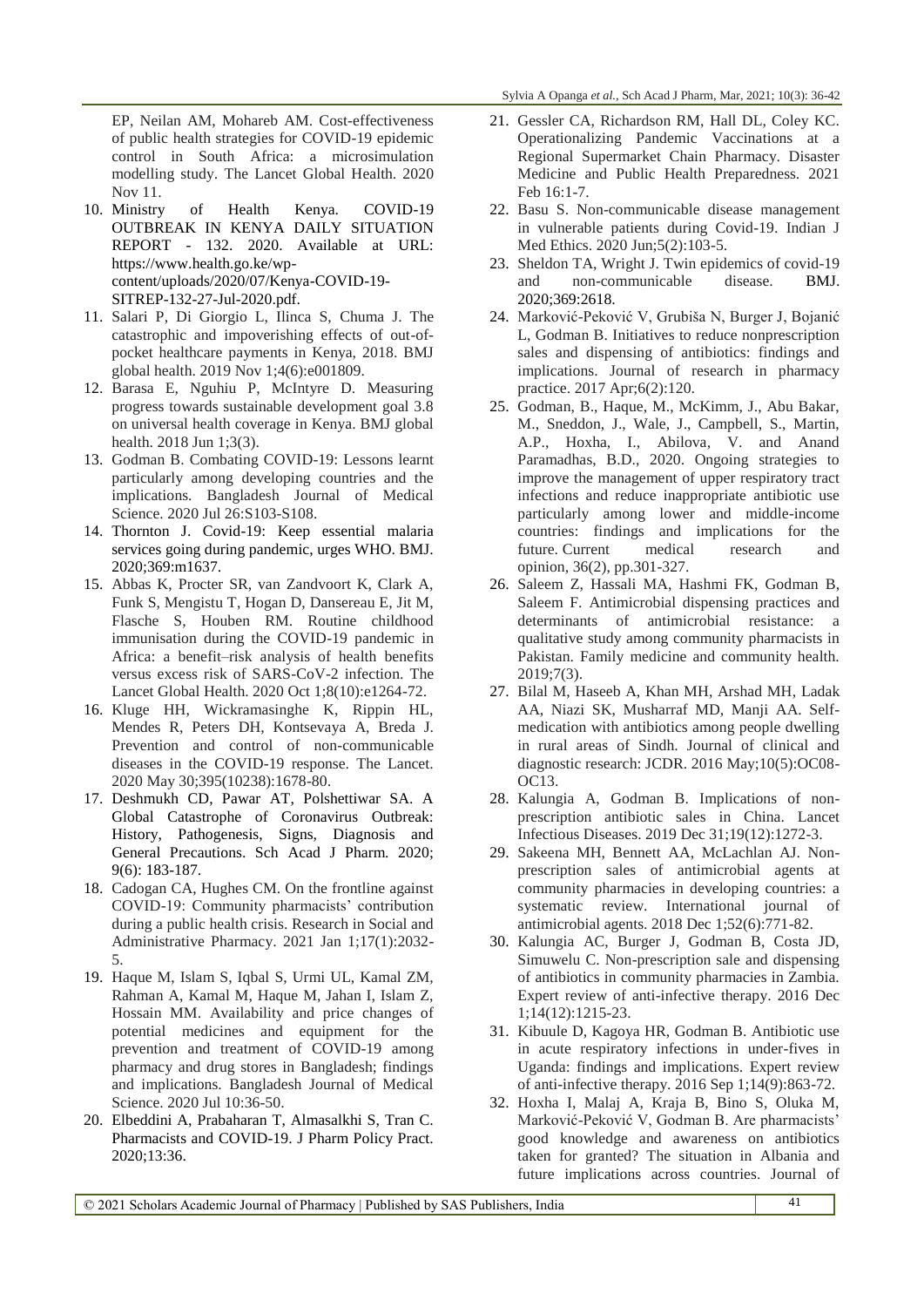global antimicrobial resistance. 2018 Jun 1;13:240- 5.

- 33. Mukokinya MM, Opanga S, Oluka M, Godman B. Dispensing of antimicrobials in Kenya: A crosssectional pilot study and its implications. Journal of research in pharmacy practice. 2018 Apr;7(2):77.
- 34. Chowdhury M, Stewart Williams J, Wertheim H, Khan WA, Matin A, Kinsman J. Rural community perceptions of antibiotic access and understanding of antimicrobial resistance: qualitative evidence from the Health and Demographic Surveillance System site in Matlab, Bangladesh. Glob Health Action. 2019;12(sup1):1824383.
- 35. Chang J, Xu S, Zhu S, Li Z, Yu J, Zhang Y, Zu J, Fang Y, Ross-Degnan D. Assessment of nonprescription antibiotic dispensing at community pharmacies in China with simulated clients: a mixed cross-sectional and longitudinal study. The Lancet Infectious Diseases. 2019 Dec 1;19(12):1345-54.
- 36. Ongole JJ, Rossouw TM, Fourie PB, Stoltz AC, Hugo J, Marcus TS. Sustaining essential healthcare in Africa during the COVID19 pandemic. Int J Tuberc Lung Dis. 2020 Jun 1;24(6):643-5.
- 37. Horby P, Lim WS, Emberson JR, Mafham M, Bell JL, Linsell L, et al. Dexamethasone in Hospitalized Patients with Covid-19 - Preliminary Report. N Engl J Med. 2020.
- 38. Sterne JA, Murthy S, Diaz JV, Slutsky AS, Villar J, Angus DC, Annane D, Azevedo LC, Berwanger O, Cavalcanti AB, Dequin PF. Association between administration of systemic corticosteroids and mortality among critically ill patients with COVID-19: a meta-analysis. Jama. 2020 Oct 6;324(13):1330-41.
- 39. WHO. WHO discontinues hydroxychloroquine and lopinavir/ritonavir treatment arms for COVID-19. 4 July 2020. Available at URL: https://www.who.int/news-room/detail/04-07- 2020-who-discontinues-hydroxychloroquine-andlopinavir-ritonavir-treatment-arms-for-covid-19.
- 40. Dyer O. Covid-19: Remdesivir has little or no impact on survival, WHO trial shows. BMJ. 2020;371:m4057.
- 41. Pan H, Peto R, Henao-Restrepo A-M, Preziosi M-P, Sathiyamoorthy V, et al. Repurposed Antiviral Drugs for Covid-19 - Interim WHO Solidarity Trial Results. The New England journal of medicine. 2020:NEJMoa2023184.
- 42. HAQUE M, Kumar S, Charan J, Bhatt R, Islam S, Dutta S, Abhayanand JP, Sharma Y, Sefah IA, Kurdi A, Wale J. Utilisation, availability and price changes of medicines and protection equipment for COVID-19 in India: findings and implications Short title: COVID-19 and price changes of treatments in India. Frontiers in Pharmacology. 2020;11:1822.
- 43. International Society of Antimicrobial Chemotherapy. Official Statement from International Society of Antimicrobial

Chemotherapy (ISAC) - Hydroxychloroquine and azithromycin as a treatment of COVID-19: results of an open-label non-randomized clinical trial (Gautret P et al. PMID 32205204). Available at URL: https://www.isac.world/news-andpublications/official-isac-statement.

- 44. Abena PM, Decloedt EH, Bottieau E, Suleman F, Adejumo P, Sam-Agudu NA, TamFum JJ, Seydi M, Eholie SP, Mills EJ, Kallay O. Chloroquine and hydroxychloroquine for the prevention or treatment of COVID-19 in Africa: caution for inappropriate off-label use in healthcare settings. The American journal of tropical medicine and hygiene. 2020 Jun 3;102(6):1184-8.
- 45. Das S, Bhowmick S, Tiwari S, Sen S. An updated systematic review of the therapeutic role of hydroxychloroquine in coronavirus disease-19 (COVID-19). Clinical drug investigation. 2020 Jul;40:591-601.
- 46. NIH. NIH halts clinical trial of hydroxychloroquine. 20 June 2020. Available at URL: https://www.nhlbi.nih.gov/news/2020/nihhalts-clinical-trial-hydroxychloroquine.
- 47. Charan J, Kaur RJ, Bhardwaj P, Haque M, Sharma P, Misra S, Godman B. Rapid review of suspected adverse drug events due to remdesivir in the WHO database; findings and implications. Expert review of clinical pharmacology. 2020 Dec 30:1-9.
- 48. Ferner RE, Aronson JK. Chloroquine and hydroxychloroquine in covid-19.
- 49. Yang Y. Use of herbal drugs to treat COVID-19 should be with caution. The Lancet. 2020 May 30;395(10238):1689-90.
- 50. Godman B, Haque M, Islam S, Iqbal S, Urmi UL, Kamal ZM, Shuvo SA, Rahman A, Kamal M, Haque M, Jahan I. Rapid assessment of price instability and paucity of medicines and protection for COVID-19 across Asia: findings and public health implications for the future. Frontiers in public health. 2020;8.
- 51. Miljković N, Godman B, Kovačević M, Polidori P, Tzimis L, Hoppe-Tichy T, Saar M, Antofie I, Horvath L, De Rijdt T, Vida RG. Prospective risk assessment of medicine shortages in Europe and Israel: findings and implications. Frontiers in pharmacology. 2020 Mar 26;11:357.
- 52. Gad M, Salem A, Oortwijn W, Hill R, Godman B. Mapping of current obstacles for rationalizing use of medicines (CORUM) in Europe: current situation and potential solutions. Frontiers in pharmacology. 2020 Mar 3;11:144.
- 53. Jacobs A, Richtel M. In a Poor Kenyan Community, Cheap Antibiotics Fuel Deadly Drug-Resistant Infections. New York Times. 2019. Available at URL: https://www.nytimes.com/2019/04/07/health/antibi otic-resistance-kenya-drugs.html.
- 54. EAC Secretariat. East African Community COVID-19 Response Plan. 2020. Available at URL: https://www.eac.int/coronavirus.

© 2021 Scholars Academic Journal of Pharmacy | Published by SAS Publishers, India